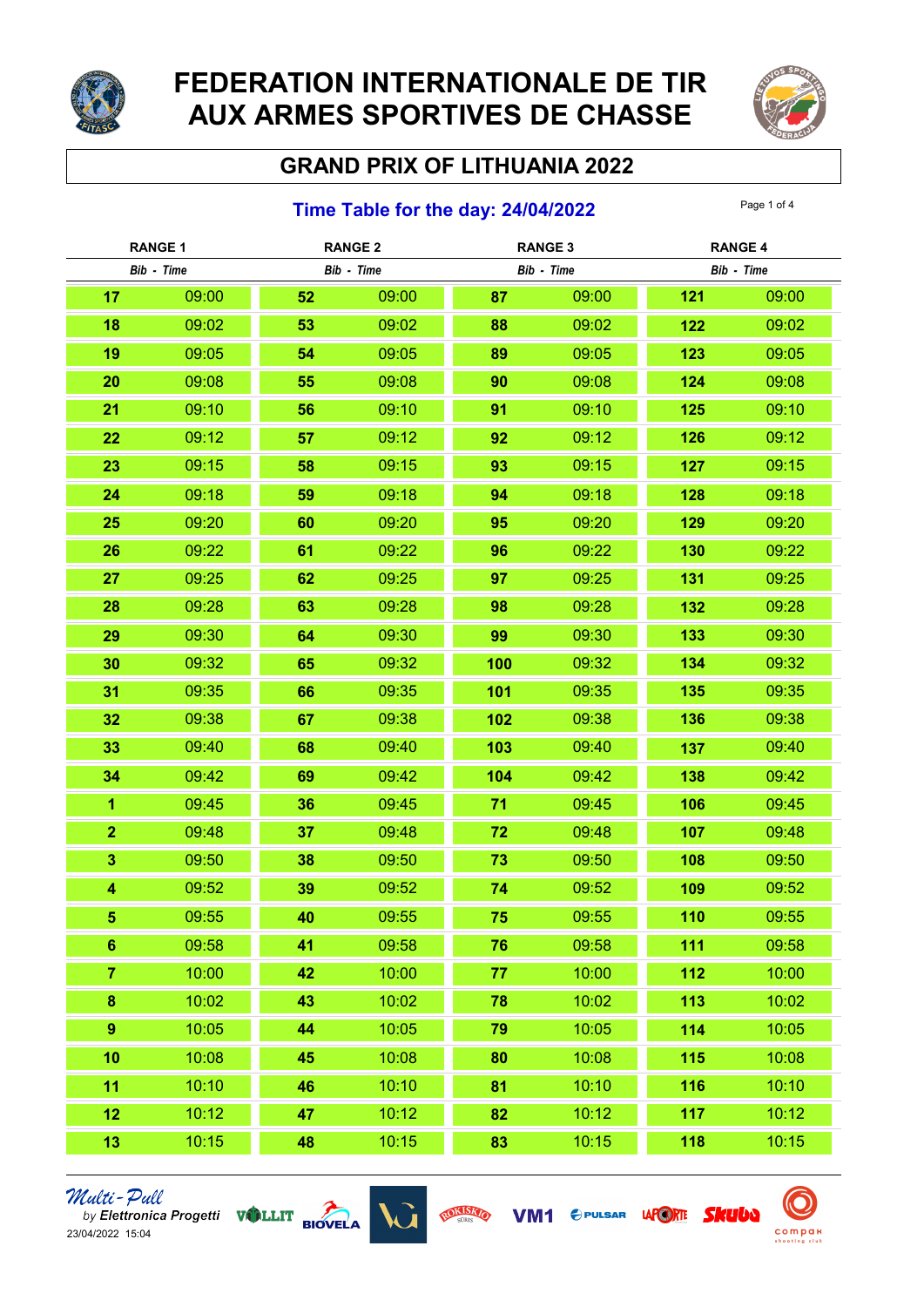### Time Table for the day:  $24/04/2022$

| <b>RANGE 1</b> |       | <b>RANGE 2</b>          |            | <b>RANGE 3</b> |            | <b>RANGE 4</b> |            |  |
|----------------|-------|-------------------------|------------|----------------|------------|----------------|------------|--|
| Bib - Time     |       |                         | Bib - Time |                | Bib - Time |                | Bib - Time |  |
| 14             | 10:18 | 49                      | 10:18      | 84             | 10:18      | 119            | 10:18      |  |
| 15             | 10:20 | 50                      | 10:20      | 85             | 10:20      | 120            | 10:20      |  |
| 16             | 10:22 | 51                      | 10:22      | 86             | 10:22      | 87             | 10:25      |  |
| 121            | 10:25 | 17                      | 10:25      | 52             | 10:25      | 88             | 10:28      |  |
| 122            | 10:28 | 18                      | 10:28      | 53             | 10:28      | 89             | 10:30      |  |
| 123            | 10:30 | 19                      | 10:30      | 54             | 10:30      | 90             | 10:32      |  |
| 124            | 10:32 | 20                      | 10:32      | 55             | 10:32      | 91             | 10:35      |  |
| 125            | 10:35 | 21                      | 10:35      | 56             | 10:35      | 92             | 10:38      |  |
| 126            | 10:38 | 22                      | 10:38      | 57             | 10:38      | 93             | 10:40      |  |
| 127            | 10:40 | 23                      | 10:40      | 58             | 10:40      | 94             | 10:42      |  |
| 128            | 10:42 | 24                      | 10:42      | 59             | 10:42      | 95             | 10:45      |  |
| 129            | 10:45 | 25                      | 10:45      | 60             | 10:45      | 96             | 10:48      |  |
| 130            | 10:48 | 26                      | 10:48      | 61             | 10:48      | 97             | 10:50      |  |
| 131            | 10:50 | 27                      | 10:50      | 62             | 10:50      | 98             | 10:52      |  |
| 132            | 10:52 | 28                      | 10:52      | 63             | 10:52      | 99             | 10:55      |  |
| 133            | 10:55 | 29                      | 10:55      | 64             | 10:55      | 100            | 10:58      |  |
| 134            | 10:58 | 30                      | 10:58      | 65             | 10:58      | 101            | 11:00      |  |
| 135            | 11:00 | 31                      | 11:00      | 66             | 11:00      | 102            | 11:02      |  |
| 136            | 11:02 | 32                      | 11:02      | 67             | 11:02      | 103            | 11:05      |  |
| 137            | 11:05 | 33                      | 11:05      | 68             | 11:05      | 104            | 11:08      |  |
| 138            | 11:08 | 34                      | 11:08      | 69             | 11:08      | 71             | 11:10      |  |
| 106            | 11:10 | $\overline{1}$          | 11:10      | 36             | 11:10      | 72             | 11:12      |  |
| 107            | 11:12 | $\overline{2}$          | 11:12      | 37             | 11:12      | 73             | 11:15      |  |
| 108            | 11:15 | $\overline{\mathbf{3}}$ | 11:15      | 38             | 11:15      | 74             | 11:18      |  |
| 109            | 11:18 | $\overline{\mathbf{4}}$ | 11:18      | 39             | 11:18      | 75             | 11:20      |  |
| 110            | 11:20 | $\overline{\mathbf{5}}$ | 11:20      | 40             | 11:20      | 76             | 11:22      |  |
| 111            | 11:22 | $6\phantom{a}$          | 11:22      | 41             | 11:22      | 77             | 11:25      |  |
| 112            | 11:25 | $\overline{7}$          | 11:25      | 42             | 11:25      | 78             | 11:28      |  |
| 113            | 11:28 | $\bf{8}$                | 11:28      | 43             | 11:28      | 79             | 11:30      |  |
| 114            | 11:30 | $\boldsymbol{9}$        | 11:30      | 44             | 11:30      | 80             | 11:32      |  |
| 115            | 11:32 | 10                      | 11:32      | 45             | 11:32      | 81             | 11:35      |  |
| 116            | 11:35 | 11                      | 11:35      | 46             | 11:35      | 82             | 11:38      |  |
| 117            | 11:38 | 12                      | 11:38      | 47             | 11:38      | 83             | 11:40      |  |
| 118            | 11:40 | 13                      | 11:40      | 48             | 11:40      | 84             | 11:42      |  |
| 119            | 11:42 | 14                      | 11:42      | 49             | 11:42      | 85             | 11:45      |  |
| 120            | 11:45 | 15                      | 11:45      | 50             | 11:45      | 86             | 11:48      |  |



VM1 CPULSAR LAPORTE SKUUD ROKISKO

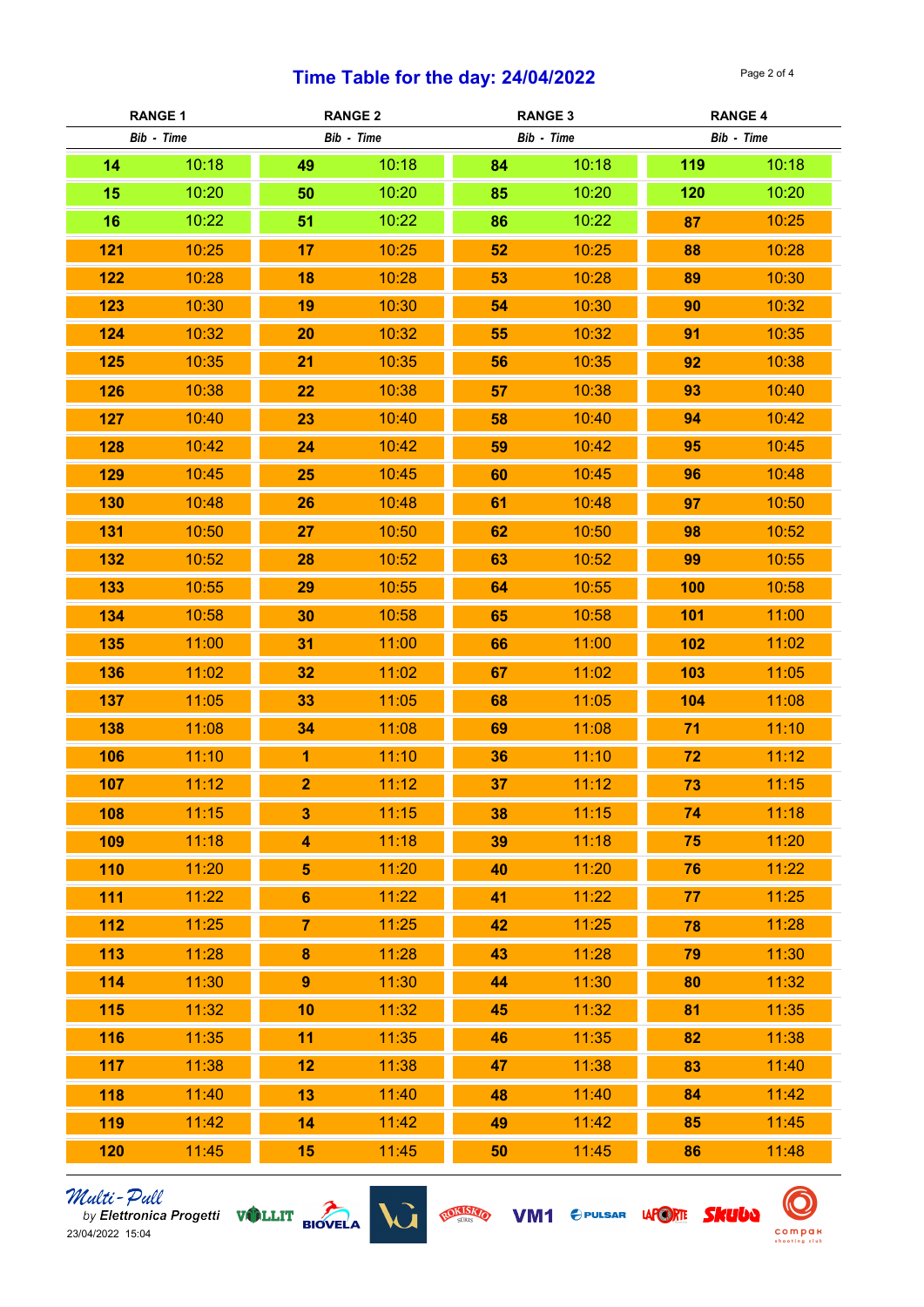### Time Table for the day:  $24/04/2022$

| <b>RANGE 1</b> |       | <b>RANGE 2</b> |       | <b>RANGE 3</b>          |       | <b>RANGE 4</b> |       |
|----------------|-------|----------------|-------|-------------------------|-------|----------------|-------|
| Bib - Time     |       | Bib - Time     |       | Bib - Time              |       | Bib - Time     |       |
| 87             | 12:30 | 16             | 11:48 | 51                      | 11:48 | 52             | 12:30 |
| 88             | 12:32 | 121            | 12:30 | 17                      | 12:30 | 53             | 12:32 |
| 89             | 12:35 | 122            | 12:32 | 18                      | 12:32 | 54             | 12:35 |
| 90             | 12:38 | 123            | 12:35 | 19                      | 12:35 | 55             | 12:38 |
| 91             | 12:40 | 124            | 12:38 | 20                      | 12:38 | 56             | 12:40 |
| 92             | 12:42 | 125            | 12:40 | 21                      | 12:40 | 57             | 12:42 |
| 93             | 12:45 | 126            | 12:42 | 22                      | 12:42 | 58             | 12:45 |
| 94             | 12:48 | 127            | 12:45 | 23                      | 12:45 | 59             | 12:48 |
| 95             | 12:50 | 128            | 12:48 | 24                      | 12:48 | 60             | 12:50 |
| 96             | 12:52 | 129            | 12:50 | 25                      | 12:50 | 61             | 12:52 |
| 97             | 12:55 | 130            | 12:52 | 26                      | 12:52 | 62             | 12:55 |
| 98             | 12:58 | 131            | 12:55 | 27                      | 12:55 | 63             | 12:58 |
| 99             | 13:00 | 132            | 12:58 | 28                      | 12:58 | 64             | 13:00 |
| 100            | 13:02 | 133            | 13:00 | 29                      | 13:00 | 65             | 13:02 |
| 101            | 13:05 | 134            | 13:02 | 30                      | 13:02 | 66             | 13:05 |
| 102            | 13:08 | 135            | 13:05 | 31                      | 13:05 | 67             | 13:08 |
| 103            | 13:10 | 136            | 13:08 | 32                      | 13:08 | 68             | 13:10 |
| 104            | 13:12 | 137            | 13:10 | 33                      | 13:10 | 69             | 13:12 |
| 71             | 13:15 | 138            | 13:12 | 34                      | 13:12 | 36             | 13:15 |
| 72             | 13:18 | 106            | 13:15 | $\mathbf 1$             | 13:15 | 37             | 13:18 |
| 73             | 13:20 | 107            | 13:18 | 2 <sup>1</sup>          | 13:18 | 38             | 13:20 |
| 74             | 13:22 | 108            | 13:20 | $3\phantom{a}$          | 13:20 | 39             | 13:22 |
| 75             | 13:25 | 109            | 13:22 | $\overline{\mathbf{4}}$ | 13:22 | 40             | 13:25 |
| 76             | 13:28 | 110            | 13:25 | $5\phantom{1}$          | 13:25 | 41             | 13:28 |
| 77             | 13:30 | 111            | 13:28 | $6\phantom{a}$          | 13:28 | 42             | 13:30 |
| 78             | 13:32 | 112            | 13:30 | $\overline{7}$          | 13:30 | 43             | 13:32 |
| 79             | 13:35 | 113            | 13:32 | 8                       | 13:32 | 44             | 13:35 |
| 80             | 13:38 | 114            | 13:35 | 9                       | 13:35 | 45             | 13:38 |
| 81             | 13:40 | 115            | 13:38 | 10                      | 13:38 | 46             | 13:40 |
| 82             | 13:42 | 116            | 13:40 | 11                      | 13:40 | 47             | 13:42 |
| 83             | 13:45 | 117            | 13:42 | 12                      | 13:42 | 48             | 13:45 |
| 84             | 13:48 | 118            | 13:45 | 13                      | 13:45 | 49             | 13:48 |
| 85             | 13:50 | 119            | 13:48 | 14                      | 13:48 | 50             | 13:50 |
| 86             | 13:52 | 120            | 13:50 | 15                      | 13:50 | 51             | 13:52 |
| 52             | 13:55 | 87             | 13:55 | 16                      | 13:52 | 17             | 13:55 |
| 53             | 13:58 | 88             | 13:58 | 121                     | 13:55 | 18             | 13:58 |



VM1 CPULSAR LAPORTE SKUUD ROKISKO